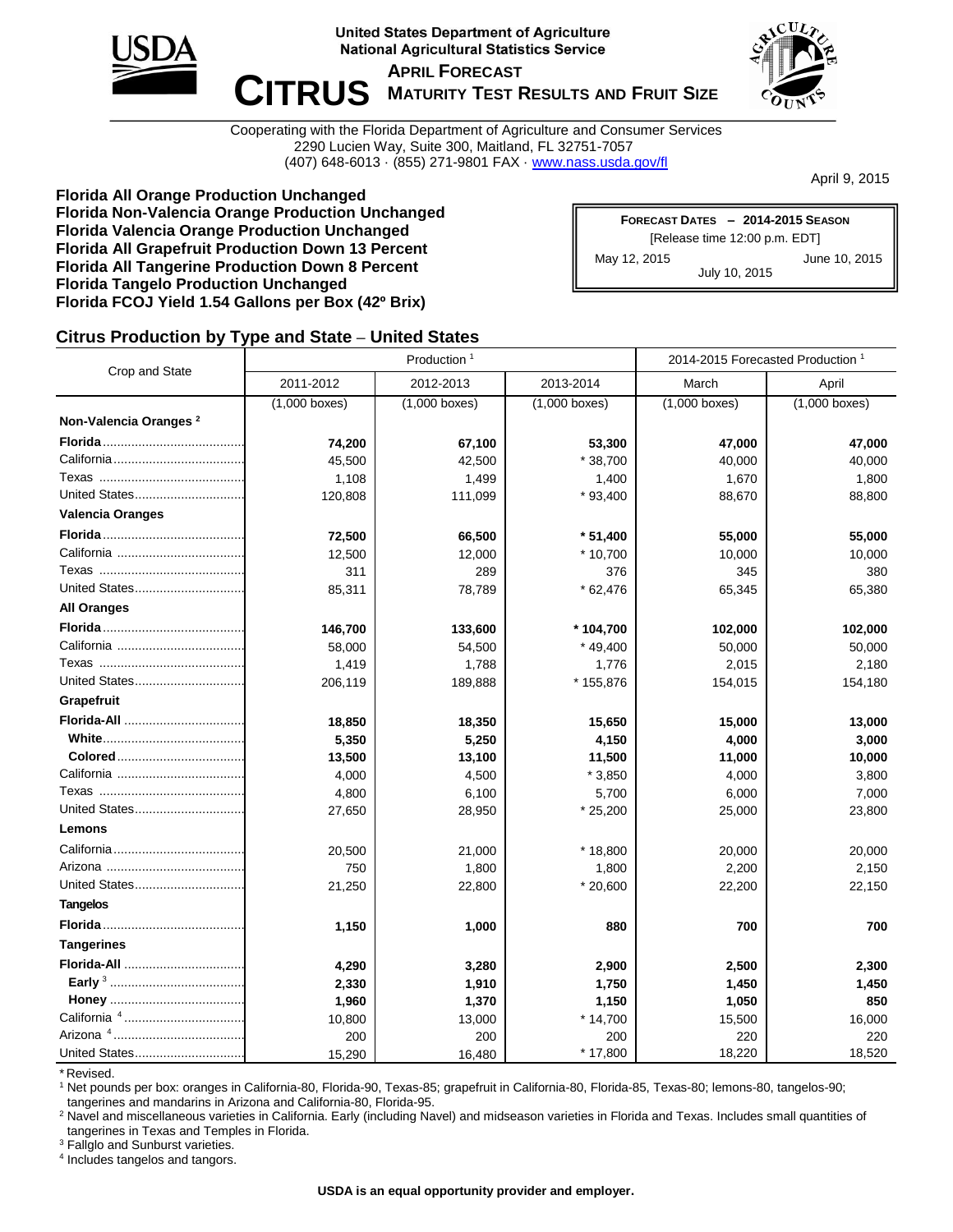# **Regressions**

Regression data used are from the 2006-2007 through 2013-2014 seasons. All references to "average", "minimum", and "maximum" refer to these 8 seasons unless noted.

## **All Oranges 102.0 Million Boxes**

The 2014-2015 Florida all orange forecast released today by the USDA Agricultural Statistics Board is unchanged at 102.0 million boxes, but down 3 percent from last season's final production figure. The total includes 47.0 million boxes of non-Valencia oranges (early, midseason, Navel, and Temple varieties) and 55.0 million boxes of Valencia oranges. For those previous 8 seasons, the April forecast has deviated from final production by an average of 2 percent with 4 seasons below and 4 above, and differences ranging from 3 percent below to 5 percent above.

## **Non-Valencia Oranges 47.0 Million Boxes**

The forecast of non-Valencia orange production is unchanged at 47.0 million boxes. The Row Count survey conducted March 31 and April 1 showed 99 percent of non-Valencia orange rows harvested. The Navel portion of the non-Valencia forecast is final at 1.4 million boxes, the smallest in the 35 year series.

### **Valencia Oranges 55.0 Million Boxes**

The forecast of Valencia production is unchanged at 55.0 million boxes. The March Drop survey indicated final droppage at 25 percent. Final fruit size is slightly above last month's projection, requiring 244 pieces of fruit to fill a 1-3/5 bushel box, and is the smallest fruit size in the series dating back to 1960-1961. The Row Count survey showed 15 percent of the Valencia rows are harvested.

## **All Grapefruit 13.0 Million Boxes**

The forecast of all grapefruit production is lowered to 13.0 million boxes. The forecast for each of the components is lowered by 1.0 million boxes with white grapefruit now 3.0 million boxes and colored grapefruit now 10.0 million boxes. The changes are primarily due to the Row Count survey results compared to certified utilization. The Row Count survey conducted March 31-April 1 showed 70 percent of the white grapefruit rows and 92 percent of the colored grapefruit rows have been harvested.

### **All Tangerines 2.3 Million Boxes**

The forecast of all tangerine production is lowered 200,000 boxes to 2.3 million boxes. The early varieties (Fallglo and Sunburst) are final at 1.45 million boxes. The reduction is in the Honey variety, now forecast at 850,000 boxes. Honey tangerine estimated utilization to the first of the month, including an allocation of 60,000 boxes for non-certified use, is over 770,000 thousand boxes.

## **Tangelos 700 Thousand Boxes**

The forecast of tangelo production is unchanged at 700,000 boxes, including an allocation of 80,000 boxes for non-certified use. Tangelo harvest is complete for the season, and is the lowest amount since 500,000 boxes were harvested during the 1960-1961 season. The Row Count Survey shows 97 percent of the rows harvested.

#### **FCOJ Yield 1.54 Gallons per Box**

The projection for frozen concentrated orange juice (FCOJ) is lowered to 1.54 gallons per box of 42° Brix concentrate. The projection for Valencia oranges remains at 1.65 gallons per box. The final yield for non-Valencia oranges is 1.419546 gallons per box, as reported by the Florida Department of Citrus (FDOC) in Report No. 23. Last season's final yield for all oranges was 1.569080 gallons per box, 1.521318 gallons per box for non-Valencia oranges and 1.642463 for Valencia oranges.

#### **Forecast Components, by Variety — Florida: April 2015**

[Survey data is considered final in December for Navels, January for early-midseason oranges, February for grapefruit, and April for Valencias]

| Type              | <b>Bearing trees</b> | Fruit per tree | Droppage  | Fruit per box |  |
|-------------------|----------------------|----------------|-----------|---------------|--|
|                   | $(1,000$ trees)      | (number)       | (percent) | (number)      |  |
| <b>ORANGES</b>    |                      |                |           |               |  |
| Early-midseason   | 22,707               | 890            | 22        | 303           |  |
|                   | 970                  | 295            | 21        | 139           |  |
|                   | 31,190               | 624            | 25        | 244           |  |
| <b>GRAPEFRUIT</b> |                      |                |           |               |  |
|                   | 1,199                | 477            | 24        | 113           |  |
|                   | 3,374                | 445            | 27        | 118           |  |